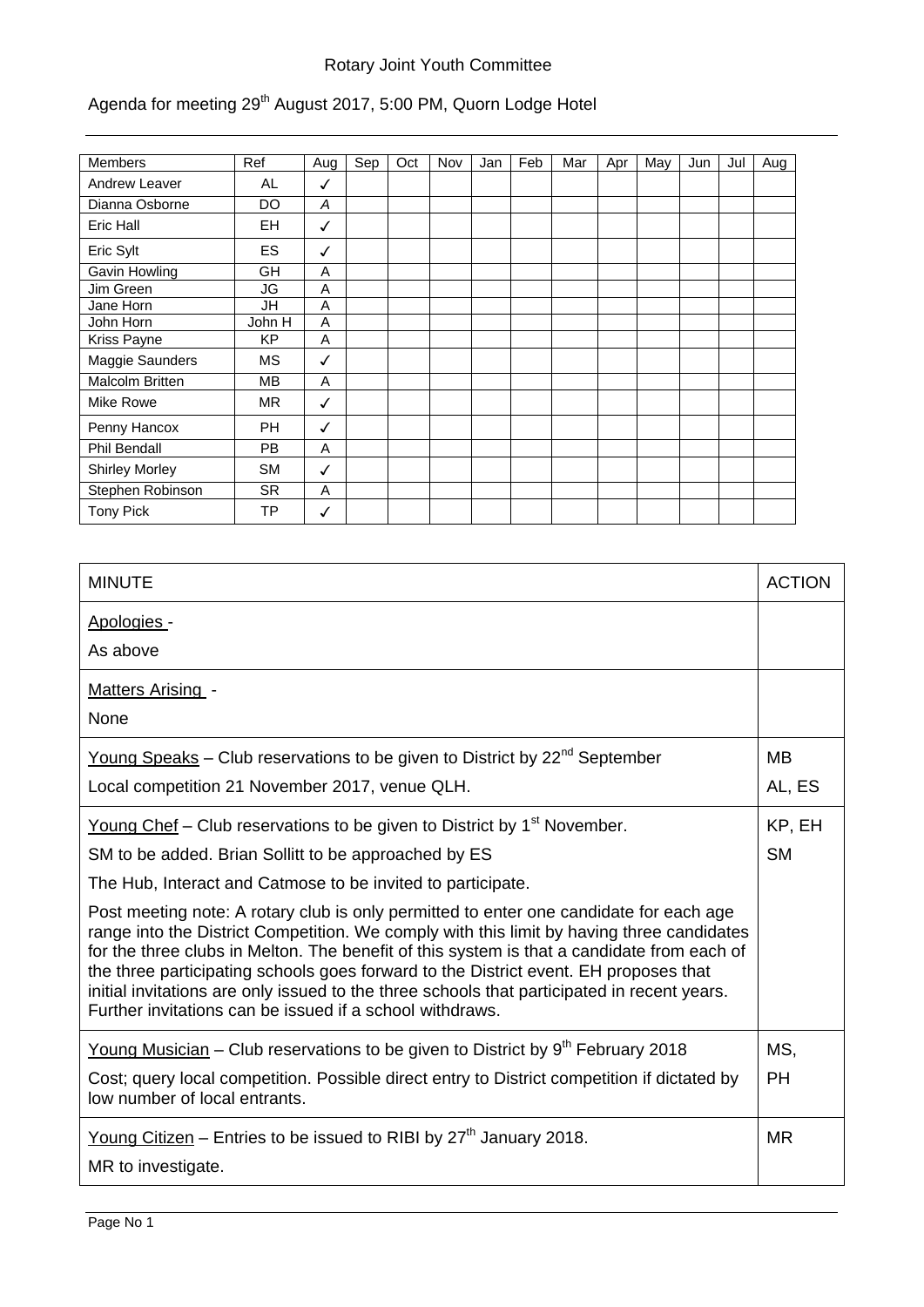## Agenda for meeting 29<sup>th</sup> August 2017, 5:00 PM, Quorn Lodge Hotel

| <u>Young Writer</u> – Entries to be given to District by 13 <sup>th</sup> April 2018<br>No participation this year                                                                             |                        |  |  |
|------------------------------------------------------------------------------------------------------------------------------------------------------------------------------------------------|------------------------|--|--|
| Young Designer - Club reservations to District by 23 <sup>rd</sup> April 2018<br>Date noted.                                                                                                   |                        |  |  |
| Young Photographer - Club reservations to District by 23 <sup>rd</sup> April 2018                                                                                                              |                        |  |  |
| Date noted.                                                                                                                                                                                    |                        |  |  |
| MV16 to be subject to a 'vigorous' approach to participate. MMRC to advise<br>representative for event after further discussion with members.                                                  | ES                     |  |  |
| Young Artist - Club reservations to District by 23 <sup>rd</sup> April 2018                                                                                                                    | AP, MS                 |  |  |
| MR, MS to be included.                                                                                                                                                                         |                        |  |  |
| Consider photographing winning entries for MT publicity                                                                                                                                        |                        |  |  |
| Rotary Stars – Local event held at the end of the summer term 2018                                                                                                                             | <b>PH</b><br><b>TP</b> |  |  |
| <b>RYLA</b>                                                                                                                                                                                    |                        |  |  |
| No participation this year; this may allow reserved funds to be reallocated                                                                                                                    |                        |  |  |
| <b>Warning Zone</b>                                                                                                                                                                            |                        |  |  |
| No commitment this year. Query Life Education.                                                                                                                                                 |                        |  |  |
| <u>Interact</u> –                                                                                                                                                                              | DO,                    |  |  |
|                                                                                                                                                                                                | JH                     |  |  |
| A.O.B                                                                                                                                                                                          |                        |  |  |
| Photographs and articles for events                                                                                                                                                            | All                    |  |  |
| Organisers to provide text and photographs to EH and ES whenever possible. EH and<br>ES will submit to MT and Rotary Today.                                                                    |                        |  |  |
| EH and ES will assist with photographs, if required.                                                                                                                                           |                        |  |  |
| It was agreed that details of the various rotary competitions be compiled in the form of a<br>package that could be submitted to school staff. EH can compile for use by the event<br>leaders. | EH                     |  |  |
| List of schools that participated in Rotary Stars                                                                                                                                              |                        |  |  |
| Participating primary schools are:                                                                                                                                                             |                        |  |  |
| Great Dalby, Somerby, Gaddesby, Queniborough, Ab Kettleby, Old Dalby, Scalford,<br>Asfordby Hill, Swallowdale and Long Clawson                                                                 |                        |  |  |
|                                                                                                                                                                                                |                        |  |  |